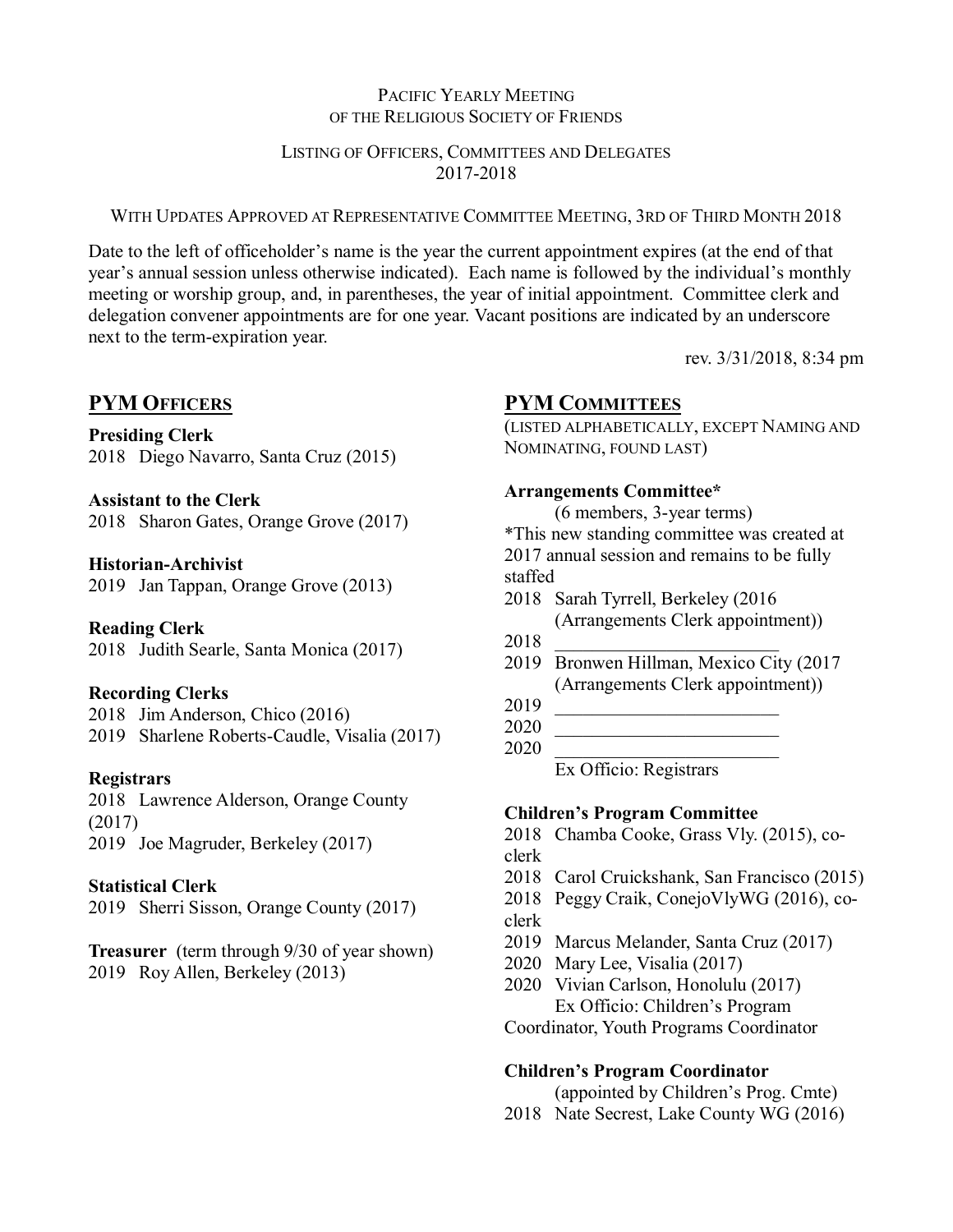2019 Lee Sisson, Orange County (2018)

#### **Communications Committee\***

(5 members, 3-year terms) \*This new standing committee was created at 2017 annual session and remains to be fully staffed

- 2018 \_\_\_\_\_\_\_\_\_\_\_\_\_\_\_\_\_\_\_\_\_\_\_\_
- 2019 George Mills, Palo Alto (2016

(Secretariat Committee appointment))

- 2019 \_\_\_\_\_\_\_\_\_\_\_\_\_\_\_\_\_\_\_\_\_\_\_\_
- 2020 \_\_\_\_\_\_\_\_\_\_\_\_\_\_\_\_\_\_\_\_\_\_\_\_
- 2020 \_\_\_\_\_\_\_\_\_\_\_\_\_\_\_\_\_\_\_\_\_\_\_\_

Ex Officio: Assistant to the Clerk, Youth Programs Coordinator, IT Administrator

#### **IT Administrator**

(appointed by Communications

Committee)

2018 Roger Price, Davis (2017)

#### **Faith and Practice Revision Committee (***a.k.a.* **Discipline Committee)**

- 2018 Chuck Orr, La Jolla (2014)
- 2018 Laura Magnani, Berkeley (2016), co-
- clerk
- 2019 Liz Baker, Sacramento (2013)
- 2019 Patricia Portillo, Sacramento (2016)
- 2020 Carl Magruder, Str. Ck. (2014), co-clerk
- 2020 Robin Durant, Orange Grove (2015)
- $2020*$
- \*IT position created at 2017 annual session Ex Officio: Historian-Archivist

#### **Finance Committee**

- 2018 Sandy Farley, Palo Alto (2015)
- 2018 Carolyn Stephenson, Honolulu (2017)
- 2019 David Barrows, San Diego (2015), clerk
- 2019 Deborah Marks, Strawberry Creek
- (2016)
- 2020 Sharon Shen, Berkeley (2015)
- 2020 Emma Castanedo, La Jolla (2017) Ex Officio: Treasurer, Statistical Clerk

# **Holding Corporation**

- 2018 Peter Neumann, Santa Barbara (2015)
- 2018 Beth McCleary, Reno (2012)
- 2019 Jeff Kroeber, San Jose (2013)
- 2019 Stratton Jaquette, Palo Alto (2016)
- 2020 Jennifer Carr, Las Vegas (2014)
- 2020 Sharlene Roberts-Caudle, Visalia (2014) Ex Officio: Treasurer, Presiding Clerk (Holding Corp. appoints its own officers)

# **Junior Yearly Meeting (JYM) Committee**

- (adult committee)
- 2018 Erika Tarabini, Redding (2013)
- 2018 Muriel Strand, Sacramento (2015), clerk
- 2019 Dan Strickland, Orange Grove (2013)
- 2019 Suzanne Doss, Orange Grove (2013)
- 2019 Keith Runyan, Santa Cruz (2017)
- 2020 Sarah Armstrong Jones, Big Island
- (2017)
- 2020 Larissa Keeler, Strawberry Creek (2017)
- 2020 Don McCormick, Grass Valley (2017) Ex Officio: Youth Programs Coordinator

## **JYM Co-Clerks**

- (appointed by JYM teens)
- 2018 Charlie Shaw, Santa Monica
- 2018 Ari Standish, Berkeley
- 2018 Elinor Steffy, Sacramento

## **JYM Ministry and Oversight Committee**

- (appointed by JYM teens)
- 2018 Gaby Alvarado, Sacramento, co-clerk
- 2018 Gracie Martínez, Visalia
- 2018 Rose Nadis, Santa Barbara, co-clerk
- 2018 Callum Standish, Berkeley

#### **Latin American Concerns Committee**

- 2018 Ann Boone, Redwood Forest (2015)
- 2018 Linda Rowell, Chico (2015)
- 2019 Laura Kohl, La Jolla (2013)
- 2019 Betty Guthrie, Orange County (2016)
- 2019 Nate Secrest, Lake County (2016)
- 2020 Margaret Bean, Guatemala (2013)
- 2020 Burton Housman, La Jolla (2015)
- 2020 Patricia Portillo, Sacramento (2017) Appointed by Casa de los Amigos:
- 2018 Patricia Constantino (Mexico City) (2016)

#### Appointed by El Salvador Project:

2018 (information being obtained)

Appointed by Guatemala Scholarship Program: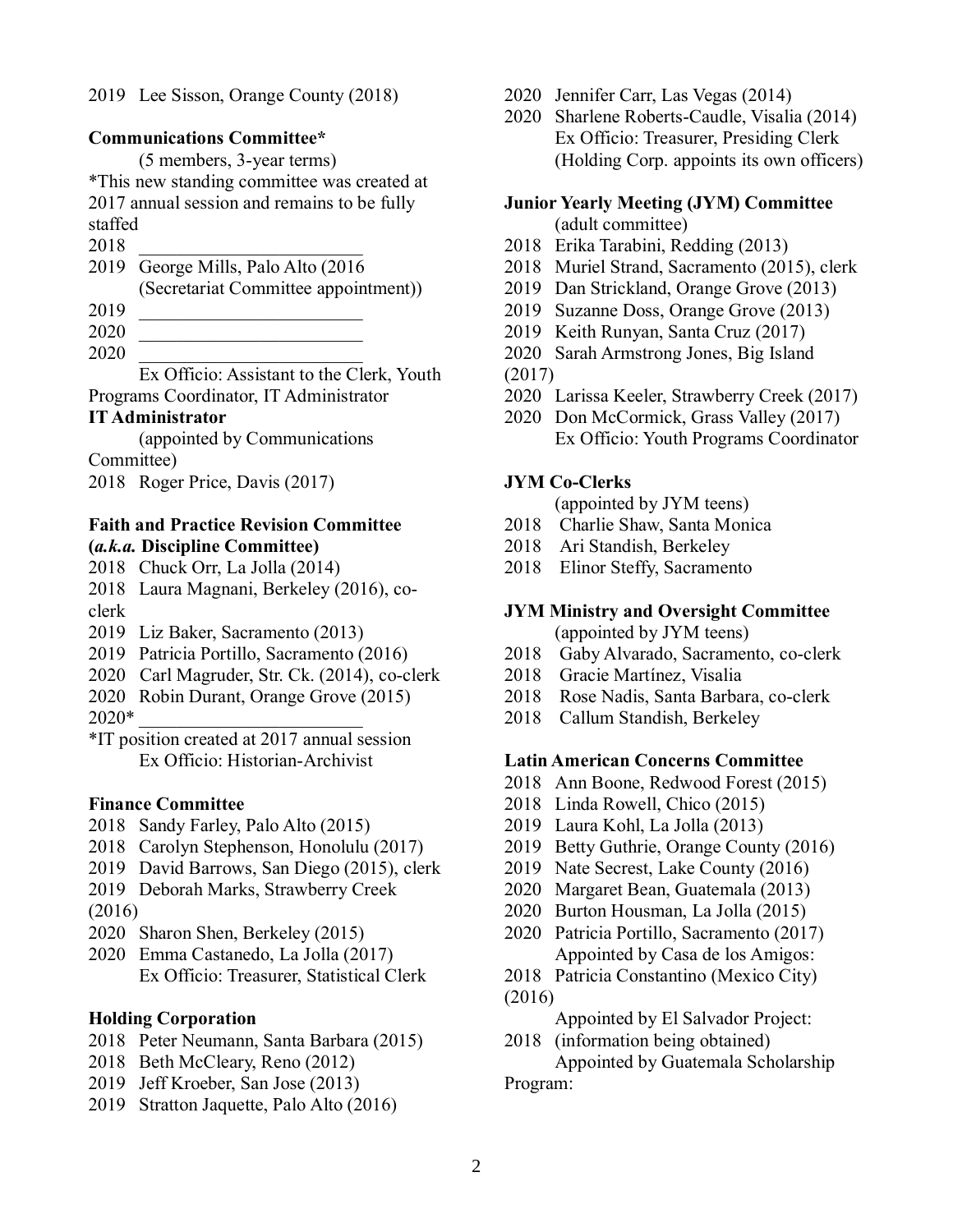2018 Donna Smith (Redwood For.) (2014), clerk

#### **Ministry and Oversight Committee**

2018 Janet Gastil, San Diego (2014)

2018 Sally Kingsland, Straw.Ck.(2015), coclerk

- 2018 Kylin Navarro, Berkeley (2015), co-clerk
- 2019 Shayne Lightner, Santa Monica (2013)
- 2019 Valerie Nuttman, Santa Cruz (2016)
- 2019 Jim Summers, La Jolla (2016)
- 2020 Shan Cretin, Santa Monica (2017)
- 2020 Thistle West, Strawberry Creek (2017)
- 2020 Gail Eastwood, Humboldt (2017)

#### **Peace and Social Order Committee**

2018 Anthony Manousos, Orange Grove (2014)

2018 Eric Straatsma, Redwood Forest (2015)

2018 Graciela Martinez, Visalia (2017)

- 2019 Sandra Gey, Berkeley (2013)
- 2019 Linda Dunn, Inland Valley (2016)
- 2019 Shannon Frediani, Santa Cruz (2016), clerk

2020 Stephen McNeil, Strawberry Creek (2014)

- 2020 David Breitzmann, San Francisco (2017)
- 2020 Linnea Hanson, Chico (2017)

Ex Officio: SCQM Peace and Social Order Committee clerk, one PYM AFSC representative, PYM FCLCA representative, one PYM FCNL representative

#### **Religious Education for Children Committee**

(laid down; see Religious Education Subcommittee of Ministry and Oversight Committee)

#### **Secretariat Committee**

(laid down; see Communications Committee)

#### **Site Committee**

(laid down; see Arrangements Committee)

#### **Unity with Nature Committee**

- 2018 Catya de Neergaard, Str. Creek (2013)
- 2018 Klara East, Visalia (2017)
- 2018 Lora Powell, Berkeley (2017)
- 2019 Shelley Tanenbaum, Strawberry Ck. (2013)
- 2019 Sharon Shen, Berkeley (2016) clerk
- 2020 Andrea Beane, Santa Monica (2017)
- 2020 Patricia Constantino, Mexico City (2017)

#### **Youth Programs Coordinating Committee**

- 2018 Barbara Babin, Redwood Forest (2016)
- 2018 Gail Eastwood, So. Humboldt WG
- (2017)
- 2019 Melissa Lovett-Adair, Ctrl. Coast (2016)
- 2019 Bertha Peña, Mexico City (2016), clerk
- 2020 Jennifer Carr, Las Vegas (2013)
- 2020 Stephen Myers, Sacramento (2014)
- Youth members (nominated by YPCC):
- 2018 Rebekah Percy, La Jolla (2015)
- 2018 Julian Garrett, San Jose (2016)
- 2018 Rachel Kempf, Santa Monica (2017)
- 2018 Kiernan Colby, Santa Cruz (2017)

#### **Youth Programs Coordinator**

(appointed by YPCC)

- - - - Alyssa Nelson, Davis (2011)

#### **Naming Committee**

(terms through first First Day of Third Month of year shown)

- 2019 Mica Estrada, Strawberry Creek (convenor)
- 2019 Claudia Kirkpatrick, Sacramento
- 2019 David Mackenzie, Orange Grove

#### **Nominating Committee**

(nominated by Naming Committee)

- 2018 Sue Torrey, Central Coast (2016) clerk
- 2018 William O'Connell, Las Vegas WG (2017)
- 2018 Elaine Emily, Strawberry Creek (2017)
- 2019 Winnie Sunshine, La Jolla (2018)
- 2019 Heather Levien, Berkeley (2018)
- 2019 Kate Watkins, Santa Monica (2016)
- 2020 Peggy Craik, ConejoValleyWG (2017)
- 2020 Julie Harlow, Davis (2017)
- 2020 Rebekah Percy, La Jolla (2017)